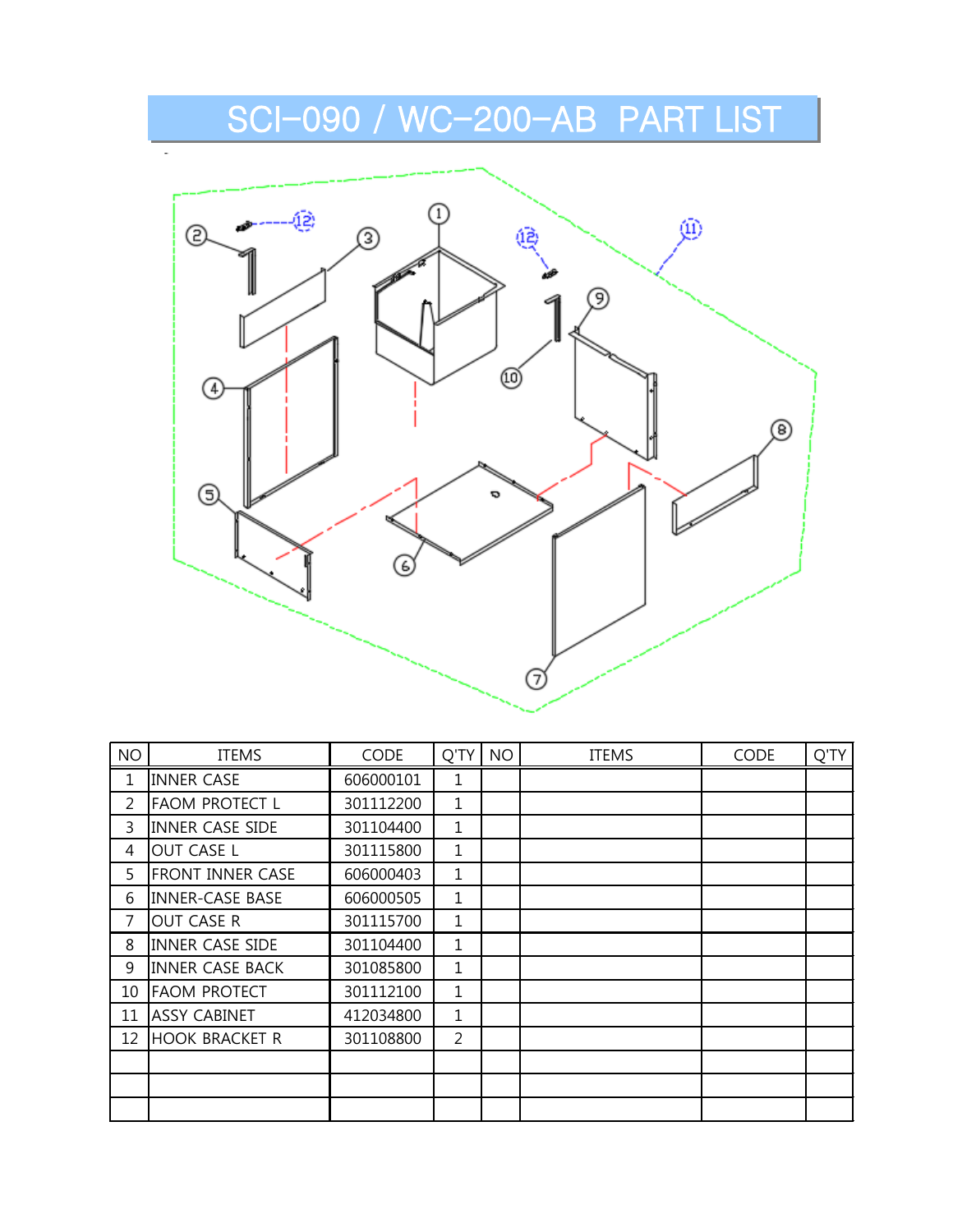

| <b>NO</b> | <b>ITEMS</b>              | <b>CODE</b> | Q'TY        | <b>NO</b> | <b>ITEMS</b>              | CODE      | Q'TY           |
|-----------|---------------------------|-------------|-------------|-----------|---------------------------|-----------|----------------|
| 1         | <b>CONTROL BOX ASSY</b>   | 426037000   | 1           | 18        | <b>BRACKET POWER CORD</b> | 301072600 | 1              |
| 2         | <b>MAIN BOARD</b>         | 415009704   | $\mathbf 1$ | 19        | SOLENOID VALVE BODY       | 340026800 | $\overline{1}$ |
| 3         | <b>ASSY BASE PLATE</b>    | 483015400   | 1           | 20        | <b>FILTER DRYER</b>       | 372001600 | $\mathbf{1}$   |
| 4         | <b>CONDENSER ASSY</b>     | 411019300   | 1           | 21        | <b>ASSY FAN MOTOR</b>     | 406006700 | $\overline{1}$ |
| 5         | <b>FAN MOTOR</b>          | 353017400   | 1           | 22        | CHARGE NIPPLE ASSY        | 459000400 | 1              |
| 6         | <b>COMPRESSOR</b>         | 394018500   | 1           | 23        | <b>MAGNET</b>             | 322002200 | $\mathbf{1}$   |
| 7         | <b>ACCUMULATOR ASSY</b>   | 407025800   | 1           | 24        | $S/W$ 3L                  | 355009800 | $\mathbf 1$    |
| 8         | SOLENOID VALVE COIL       | 340026900   | 1           | 25        | COVER S/W                 | 355008900 | 1              |
| 9         | <b>DISCHARGE PIPE</b>     | 433004204   | 1           | 26        | <b>OLP</b>                | 658007000 | 1              |
|           |                           |             |             | 27        | START-RELAY               | 357015000 | 1              |
| 11        | <b>SUCTION ASS'Y</b>      | 433011200   | 1           | 28        | START-CAPACITOR           | 659010600 | 1              |
| 12        | <b>FAN</b>                | 308000700   | 1           | 29        | <b>RUN-CAPACITOR</b>      | 659010700 | 1              |
| 13        | <b>BKT FAN MOTOR</b>      | 301059901   | 1           | 30        | <b>TERMINAL</b>           | 371000200 | 1              |
| 14        | <b>BKT-HOT GAS V/V</b>    | 301007801   | 1           | 31        | <b>HOUSING</b>            | 370001600 | 1              |
| 15        | <b>ASSY CSR BOX</b>       | 426054300   | 1           | 32        | <b>STRAINER HOTGAS</b>    | 605001300 | 1              |
| 16        | <b>SUCTION PIPE</b>       | 325062800   | 1           | 33        | CAPILLARY 16250           | 325033600 | $\mathbf{1}$   |
| 17        | <b>DISTRIBUTE SUCTION</b> | 335000301   | 1           |           |                           |           |                |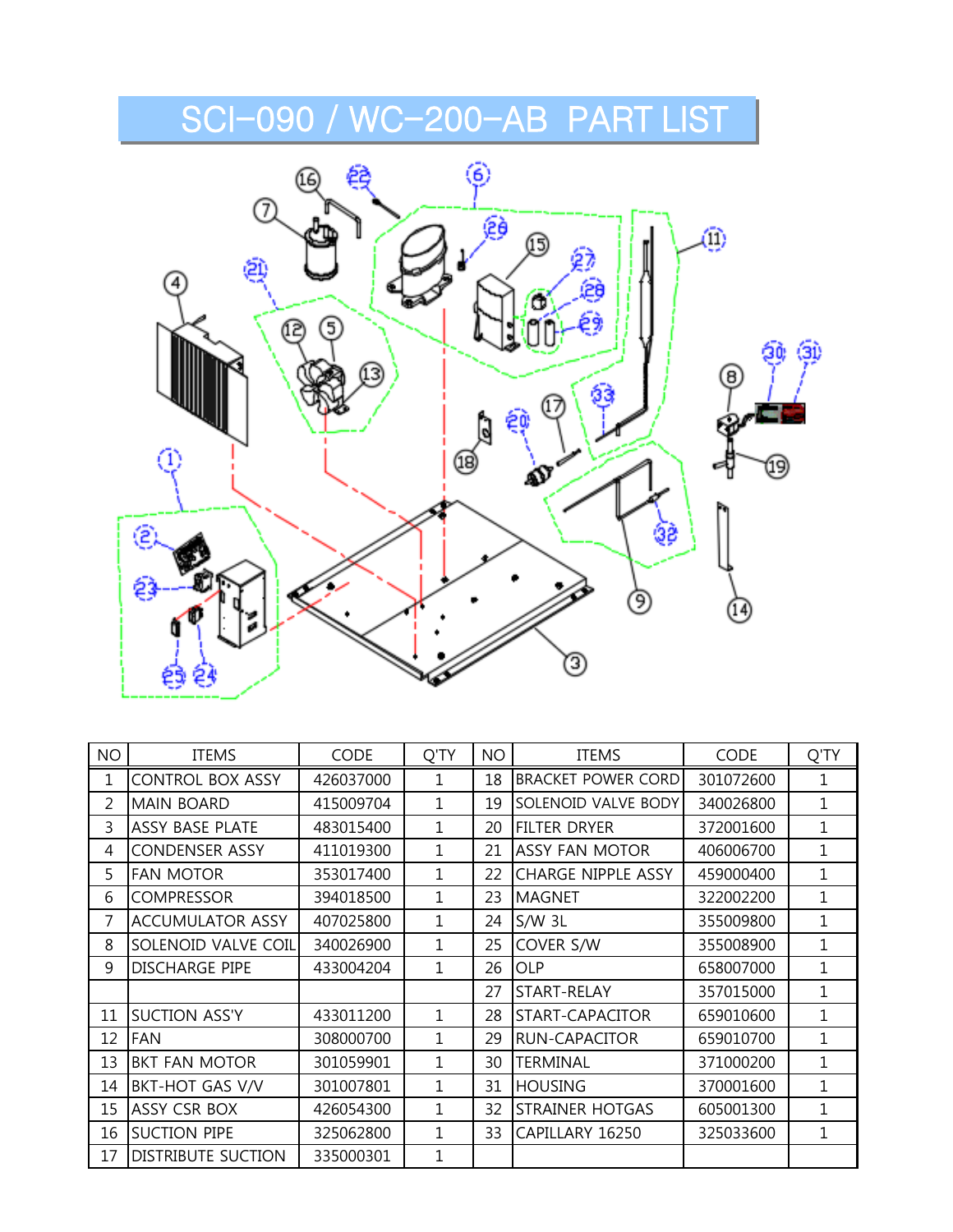

| <b>NO</b>      | ITEMS                 | <b>CODE</b> | Q'TY           | <b>NO</b> | <b>ITEMS</b>           | <b>CODE</b> | Q'TY |
|----------------|-----------------------|-------------|----------------|-----------|------------------------|-------------|------|
| $\mathbf{1}$   | <b>BKT-FLOW ICE</b>   | 301007703   |                | 16        | <b>ASSY DOOR TOTAL</b> | 447012500   | 1    |
| $\overline{2}$ | <b>FLOW ICE FRONT</b> | 317072800   | 29             | 17        | <b>CUSHION RUBBER</b>  | 303030800   | 3    |
| $\mathbf{3}$   | <b>FLOW ICE BACK</b>  | 317076600   | 28             |           |                        |             |      |
| 4              | PIN FLOW ICE          | 315001302   | 1              |           |                        |             |      |
| 5              | <b>BUTTON SUPPORT</b> | 318017600   | $\overline{2}$ |           |                        |             |      |
| 6              | <b>TOP COVER</b>      | 317142200   | $\mathbf{1}$   |           |                        |             |      |
| $\overline{7}$ | FOAM PI (A)           | 306006902   | 1              |           |                        |             |      |
| 8              | CORNER CAP (L)        | 349071900   | $\mathbf{1}$   |           |                        |             |      |
| 9              | CORNER CAP (R)        | 349071800   | 1              |           |                        |             |      |
| 10             | <b>BUSHING</b>        | 310004300   | $\overline{2}$ |           |                        |             |      |
| 11             | <b>ASSY DOOR</b>      | 447008200   | $\mathbf{1}$   |           |                        |             |      |
| 12             | <b>SHAFT DOOR PIN</b> | 314005702   | 4              |           |                        |             |      |
| 13             | SPRING DOOR SHAFT     | 323003702   | 4              |           |                        |             |      |
| 14             | <b>ASSY TOP COVER</b> | 442007000   | $\mathbf{1}$   |           |                        |             |      |
|                | 15 ASSY CURTAIN       | 482000900   | 1              |           |                        |             |      |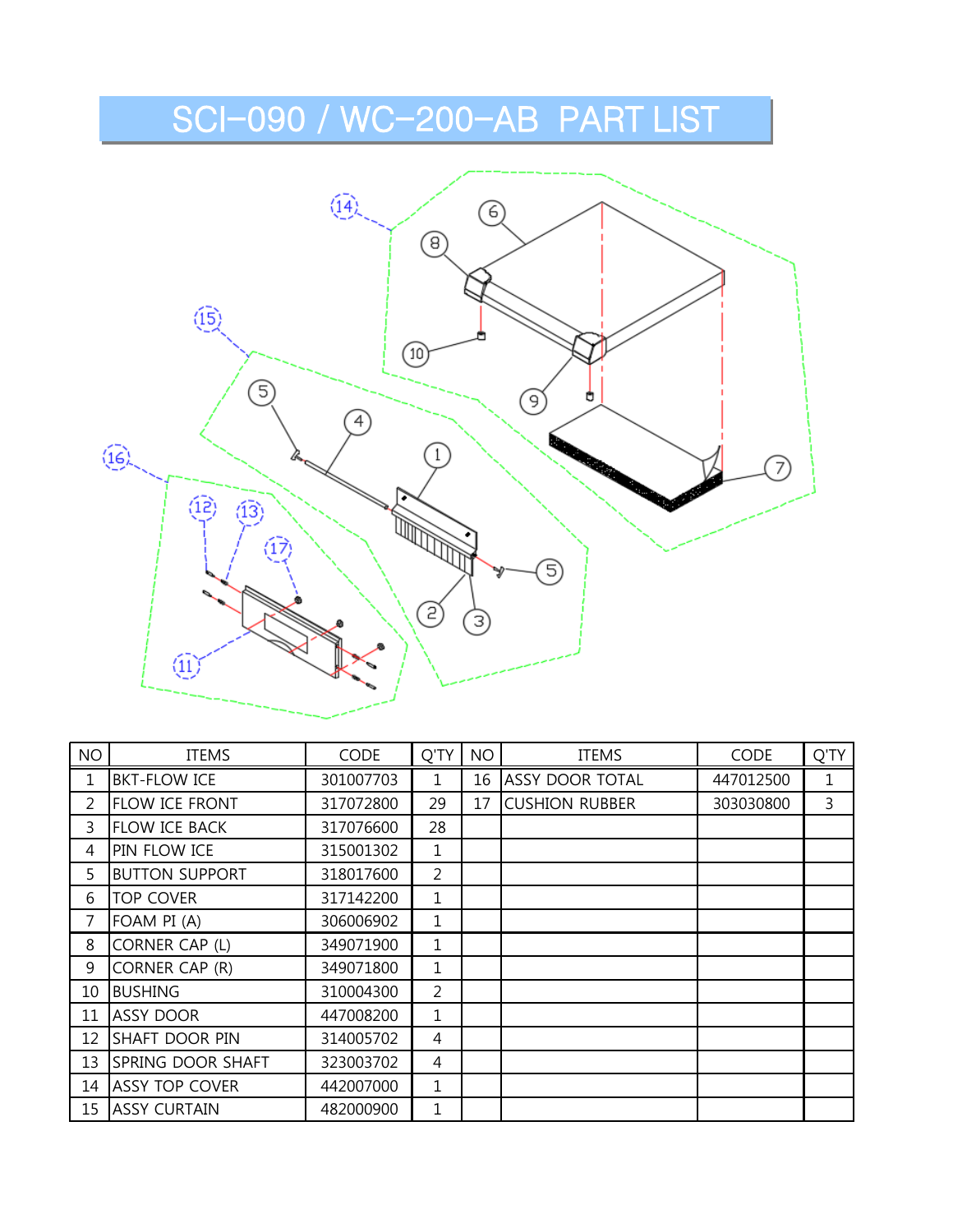

| <b>NO</b>      | <b>ITEMS</b>             | <b>CODE</b> | Q'TY           | <b>NO</b> | <b>ITEMS</b>             | <b>CODE</b> | Q'TY           |
|----------------|--------------------------|-------------|----------------|-----------|--------------------------|-------------|----------------|
| 1              | NOZZLE TWO ASSY          | 466003200   |                | 16        | <b>HOSE PUMP OUT</b>     | 229012100   | 1              |
| $\overline{2}$ | <b>EQUAL ELBOW</b>       | 398012000   | 1              | 17        | <b>NOZZLE ONE ASSY</b>   | 466003300   | 1              |
| $\overline{3}$ | <b>COVER NOZZLE</b>      | 303022100   | $\overline{2}$ | 18        | SQUARE RING              | 229025500   | $\overline{2}$ |
| 4              | PACKING-NIPPLE           | 303005501   | 3              | 19        | <b>PIPE</b>              | 325011400   | 35cm           |
| 5.             | <b>VESSEL SHEET</b>      | 604000103   | 1.             | 20        | <b>SOCKET</b>            | 215013400   | 1              |
| 6              | <b>STRAINER</b>          | 605001100   | 1              | 21        | <b>WATER VALVE CAP</b>   | 319007900   | 1              |
| 7              | <b>ELBOW HOSE</b>        | 229012300   | 4              | 22        | TUBE TO HOSE STEM        | 398014200   | 1              |
| 8              | STRAINER/VESSEL BOLT     | 214011900   | $\overline{3}$ | 23        | <b>BAND SPRING 15</b>    | 203003800   | $\overline{2}$ |
| 9              | <b>VESSEL NUT</b>        | 215007500   | $\overline{3}$ | 24        | TUBE TO HOSE STEM        | 398014200   | 5Cm            |
| 10             | <b>HOSE DRAIN NIPPLE</b> | 229005600   | 5Cm            | 25        | <b>BAND SPRING 23</b>    | 203002200   | 2              |
| 11             | PACKING DOWN             | 303022000   | 1              | 26        | <b>FOAM PE</b>           | 306026800   | $\mathbf 1$    |
| 12             | <b>CLAMP HOSE</b>        | 229008100   | $\overline{3}$ | 27        | ASSY WATER IN/DRAIN      | 468014900   | 1              |
| 13             | <b>HOSE BAND</b>         | 229010201   | $\overline{2}$ | 28        | <b>ASSY NOZZLE TOTAL</b> | 466003400   | 1              |
| 14             | BRACKET-WATER 090        | 301138400   | 1              | 29        |                          |             |                |
| 15             | <b>WATER INLET VALVE</b> | 340027500   |                | 30        |                          |             |                |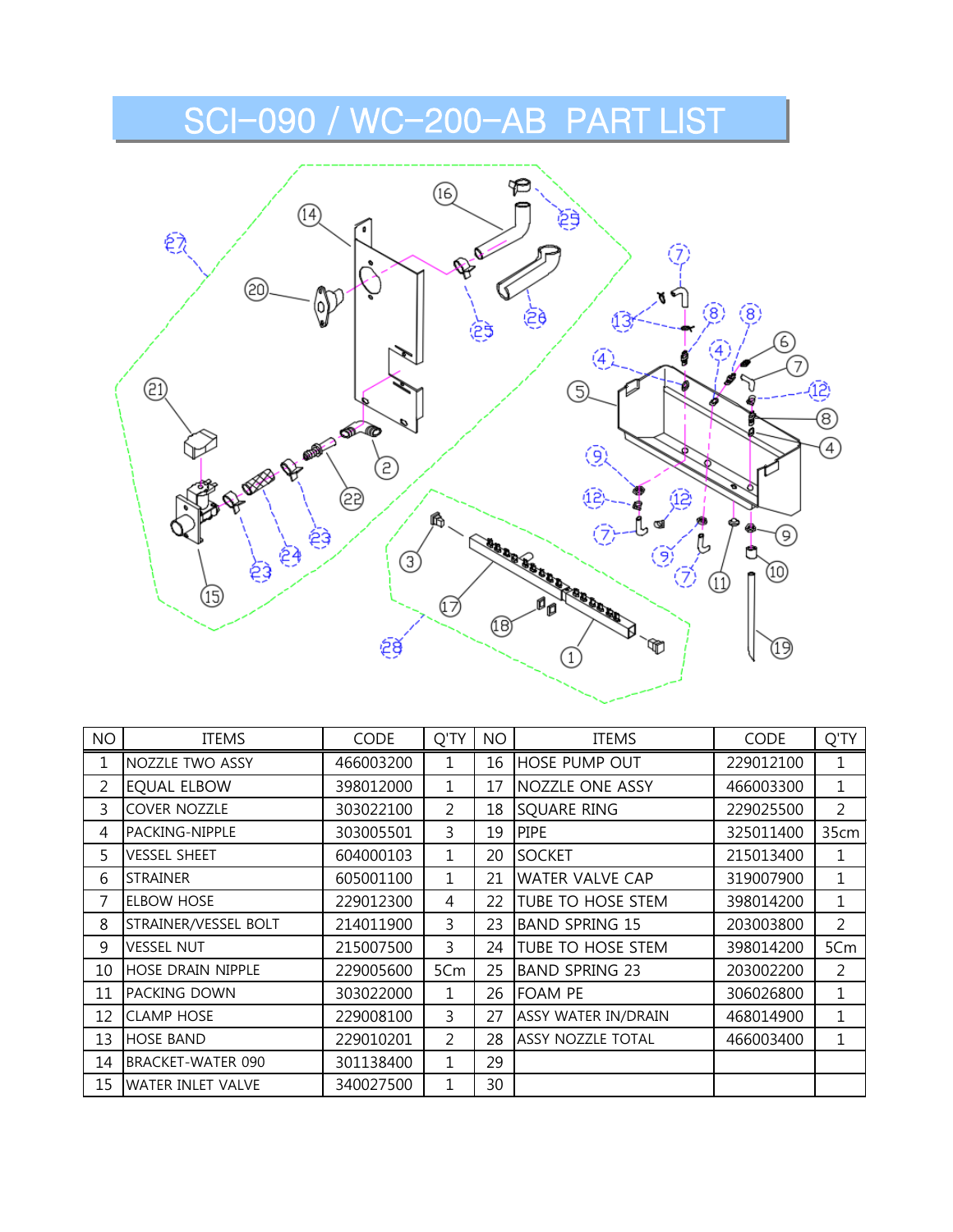

| <b>NO</b>      | <b>ITEMS</b>              | <b>CODE</b> | Q'TY           | <b>NO</b> | <b>ITEMS</b>           | <b>CODE</b> | Q'TY |
|----------------|---------------------------|-------------|----------------|-----------|------------------------|-------------|------|
| 1              | <b>FOAM PE</b>            | 306026800   | 2              | 16        | <b>ASSY PUMP MOTOR</b> | 738000200   | 1    |
| $\overline{2}$ | PE TUBE(O.D 3/8")         | 229013500   | 1m             |           |                        |             |      |
| 3              | WATER IN PIPE PLATING     | 325099600   | 1              |           |                        |             |      |
| 4              | FOAM-PUMP                 | 306010400   | 1              |           |                        |             |      |
| 5              | PUMP MOTOR                | 353014300   | 1              |           |                        |             |      |
| 6              | <b>BKT PUMP MOTOR</b>     | 301052500   | 1              |           |                        |             |      |
| 7              | <b>VESSEL NUT</b>         | 215007500   | $\overline{2}$ |           |                        |             |      |
| 8              | <b>BOLT VESSEL IN/OUT</b> | 443018600   | $\overline{2}$ |           |                        |             |      |
| 9              | PACKING NIPPLE            | 303005501   | 3              |           |                        |             |      |
| 10             | PUMP MOTOR IN HOSE        | 229025700   | 1              |           |                        |             |      |
| 11             | PUMP MOTOR OUT HOSE       | 229026000   | 1              |           |                        |             |      |
| 12             | DRAIN BOLT                | 214004403   | 1              |           |                        |             |      |
| 13             | <b>EQUAL ELBOW</b>        | 398012000   | 1              |           |                        |             |      |
| 14             | <b>BAND SPRING 23</b>     | 203002200   | 4              |           |                        |             |      |
| 15             | <b>DRAIN NUT</b>          | 215010700   | 1              |           |                        |             |      |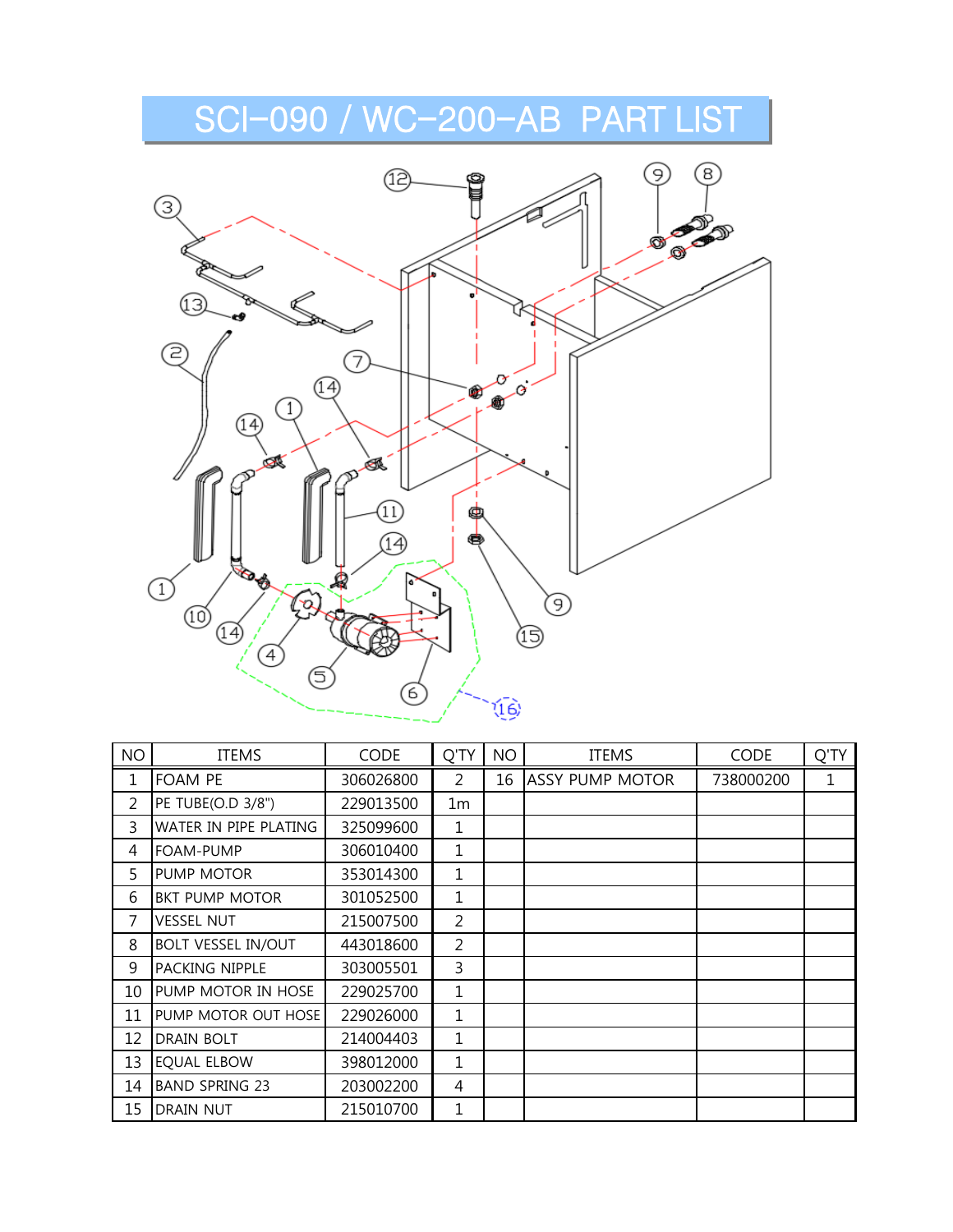

| <b>NO</b>      | <b>ITEMS</b>             | <b>CODE</b> | Q'TY | <b>NO</b> | <b>ITEMS</b> | <b>CODE</b> | Q'TY |
|----------------|--------------------------|-------------|------|-----------|--------------|-------------|------|
| 1              | <b>HAND SCREW</b>        | 210804501   | 3    |           |              |             |      |
| 2              | SUPPORT-DRAIN            | 320008100   | 1    |           |              |             |      |
| 3              | <b>VESSEL SHEET</b>      | 604000103   | 1    |           |              |             |      |
| 4              | <b>ASSY NOZZLE TOTAL</b> | 466003400   | 1    |           |              |             |      |
| 5              | <b>GUIDE ICE CUBIC</b>   | 341010900   | 1    |           |              |             |      |
| 6              | SUPPORT-EVA              | 320002801   | 1    |           |              |             |      |
| $\overline{7}$ | <b>ASS'Y CURTAIN</b>     | 482000900   | 1    |           |              |             |      |
| 8              | <b>EVA ASSY</b>          | 409031801   | 1    |           |              |             |      |
| 9              | <b>COVER EVA</b>         | 317024000   | 1    |           |              |             |      |
| 10             | <b>EVA SENSOR N</b>      | 655007200   | 1    |           |              |             |      |
| 11             | EVA SENSOR PIPE          | 325020601   | 1    |           |              |             |      |
|                |                          |             |      |           |              |             |      |
|                |                          |             |      |           |              |             |      |
|                |                          |             |      |           |              |             |      |
|                |                          |             |      |           |              |             |      |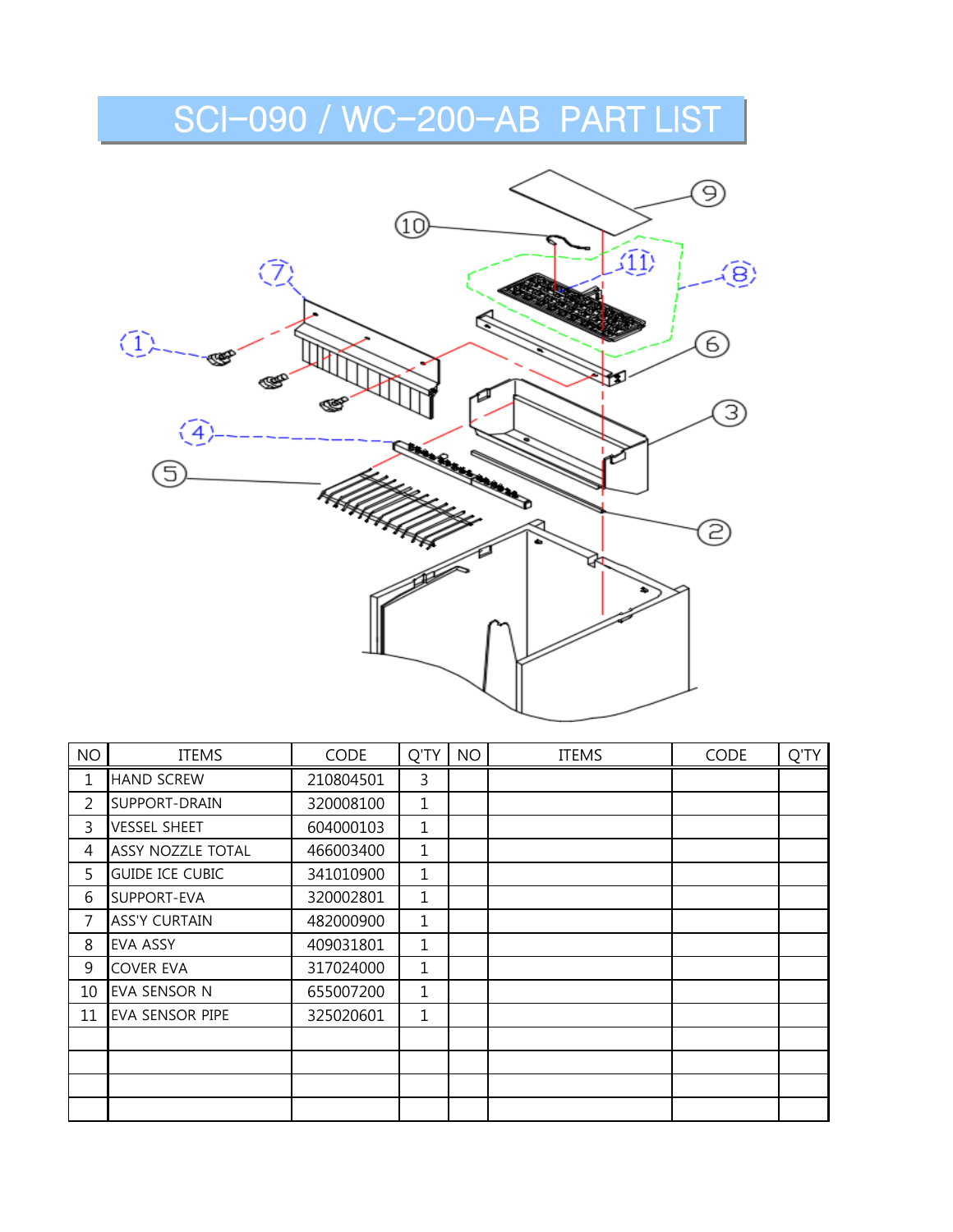

| <b>NO</b>      | <b>ITEMS</b>    | <b>CODE</b> | Q'TY           | <b>NO</b> | <b>ITEMS</b> | CODE | Q'TY |
|----------------|-----------------|-------------|----------------|-----------|--------------|------|------|
| 1              | SAFETY TC SHAFT | 316000403   | 1              |           |              |      |      |
| $\overline{2}$ | CAP SENSOR 050  | 319005100   | $\mathbf{1}$   |           |              |      |      |
| 3              | EVAP SENSOR (S) | 655007400   | $\mathbf{1}$   |           |              |      |      |
| 4              | <b>CLAMP</b>    | 227000800   | $\overline{2}$ |           |              |      |      |
| 5              | AIR SENSOR (S)  | 655007600   | $\mathbf{1}$   |           |              |      |      |
|                |                 |             |                |           |              |      |      |
|                |                 |             |                |           |              |      |      |
|                |                 |             |                |           |              |      |      |
|                |                 |             |                |           |              |      |      |
|                |                 |             |                |           |              |      |      |
|                |                 |             |                |           |              |      |      |
|                |                 |             |                |           |              |      |      |
|                |                 |             |                |           |              |      |      |
|                |                 |             |                |           |              |      |      |
|                |                 |             |                |           |              |      |      |